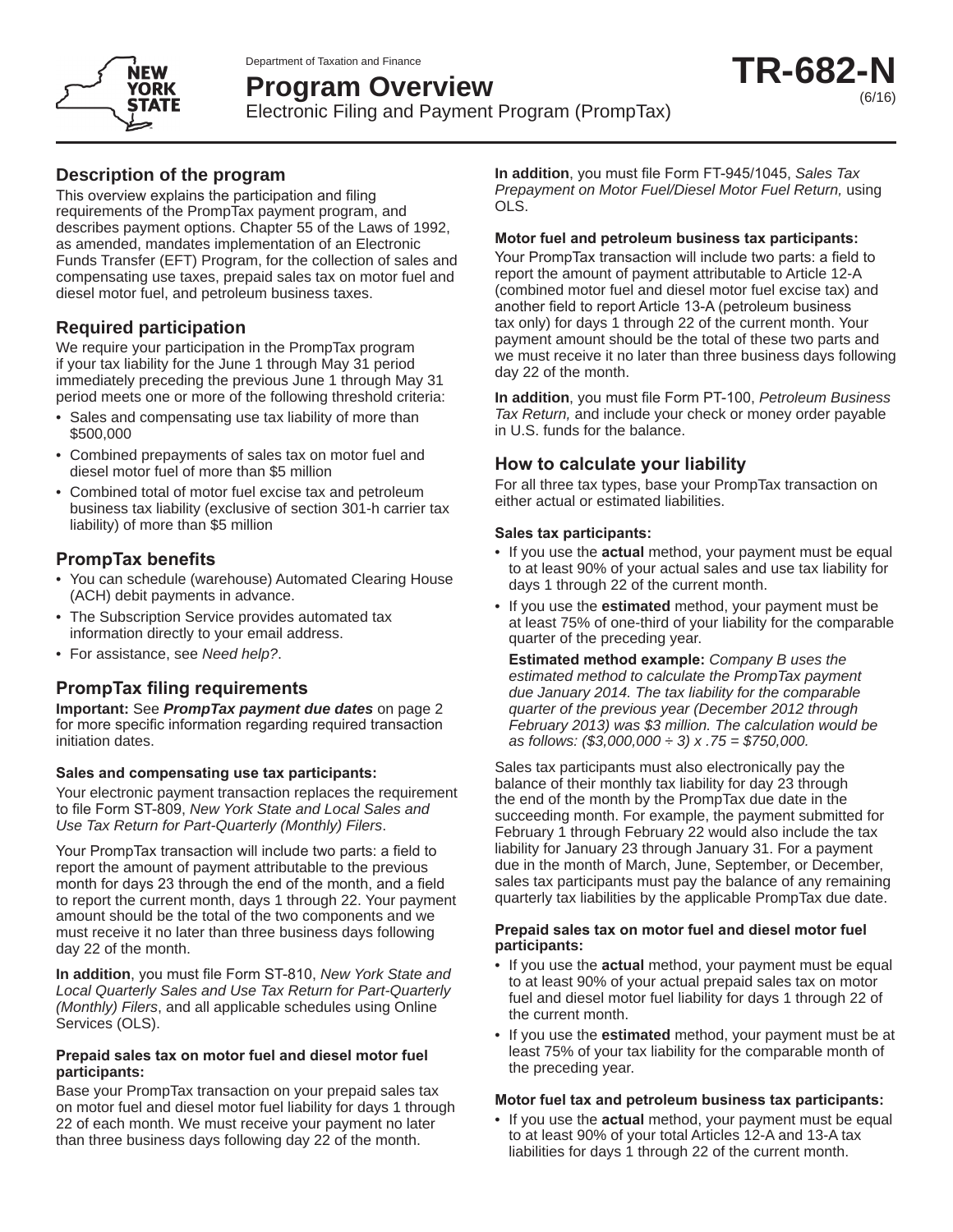• If you use the **estimated** method, your payment must be at least 75% of your total Articles 12-A and 13-A tax liabilities for the comparable month of the preceding year.

Participants enrolled for prepaid sales tax on motor fuel and diesel motor fuel, or motor fuel tax and petroleum business tax must remit their tax liability for day 23 through the end of the month with the applicable return.

# **Payment options**

You are responsible for initiating the process for any payment option you choose. Detailed instructions for completing any of the payment options are on our website. Check with your bank for the reporting deadline that would ensure that the Tax Department receives payment on or before the tax due date for the type of payment you choose.

**ACH debit –** This is the option most commonly selected by taxpayers as it allows the greatest convenience and flexibility. With this option, you register your bank account information with the Tax Department. Then, on a monthly basis, you report your tax obligation and associated payment using OLS. OLS has benefits not offered with other payment options. For example:

- You can view your payment history 24 hours a day, 7 days a week, and schedule (or warehouse) transactions.
- The Tax Department completes the ACH debit transaction, if you initiate your payment on time.
- Your account information is confidential and protected by law.

**ACH credit –** Through your own bank, initiate an ACH credit to New York State's sales tax or motor fuel or petroleum business tax account and a debit to your own bank account for the amount of the payment. You must include the required filing and payment information you are reporting using the National Automated Clearing House Association (NACHA) Cash Concentration and Disbursement Plus One Addenda Record (CCD+). Detailed specifications for completion of the CCD+, including the special addenda record, are available on our website.

**Fedwire –** Through your own bank, initiate a Federal Reserve Banking System credit to New York State's sales tax or motor fuel or petroleum business tax account and a debit to your own bank account for the amount of the payment. You must include the required filing and payment information you are reporting using the *Originator to Beneficiary Information* (OBI) field of the *Third Party Information area*. Detailed specifications for completing the OBI field are included on our website.

**Certified check –** If you choose this option, you must complete the appropriate form for the applicable tax. The following forms are available on our website:

- Form TR-694, *PrompTax Sales and Compensating Use Tax Certified Check Transmittal Form*
- Form TR-693, *PrompTax Prepaid Sales Tax on Motor Fuel and Diesel Motor Fuel Certified Check Transmittal Form*
- Form TR-692, *PrompTax Motor Fuel and Petroleum Business Taxes Certified Check Transmittal Form*

# **PrompTax payment due dates**

**Important:** The tax due date is always three business days following the period end date for which you are reporting. The period end date is always day 22 of the current month.

In order to file on time, you must initiate your transaction according to the following guidelines:

- **ACH debit –** no later than 5:59 P.M. (eastern time) of the second business day following the period end date for which you are reporting.
- **ACH credit –** no later than two business days following the period end date for which you are reporting. Check with your bank for the reporting deadline that would ensure that the Tax Department receives the payment on or before the tax due date.
- **Fedwire –** no later than three business days after the period end date for which you are reporting. Check with your bank for the reporting deadline that would ensure that the Tax Department receives the payment on or before the tax due date.
- **Certified check –** postmarked no later than one business day following the period end date for which you are reporting.

Visit our website for more specific information regarding required transaction initiation dates.

#### **Due date accommodation for weekends and holidays**

New York State Tax Law permits you to file on the next business day when the actual due date falls on a Saturday, Sunday, or legal holiday.

### **Enrollment**

If you receive Form TR-680.1, *Notification of Required Participation* – *Electronic Filing and Payment Program (PrompTax) for Prepaid Sales Tax on Motor Fuel and Diesel Motor Fuel,* or TR-681.1, *Notification of Required Participation* – *Electronic Filing and Payment Program (PrompTax) for Petroleum Business Tax,* or TR-682.1, *Notification of Required Participation* – *Electronic Filing and Payment Program (PrompTax) for Sales and Compensating Use Tax,* you must enroll online within 40 days of the postmark date.

Once enrolled, you will receive a notification containing the following:

- confirmation of enrollment, including details of your payment option and start date, and
- a six-digit access code.

Verify that the information is correct. Pay particular attention to the account and routing transit numbers if you select ACH debit as your payment option. If you have questions, contact the PrompTax Customer Service Center.

# **Special circumstances**

**Release due to hardship –** We base the selection of mandatory participants on historical tax liability. If you had a significant decrease in your tax liability from a historical period to a more current period, you may qualify for the hardship exemption.

If you feel you should not be required to participate in the program for one or more taxes due to meeting the hardship criteria, you must submit the appropriate exemption form